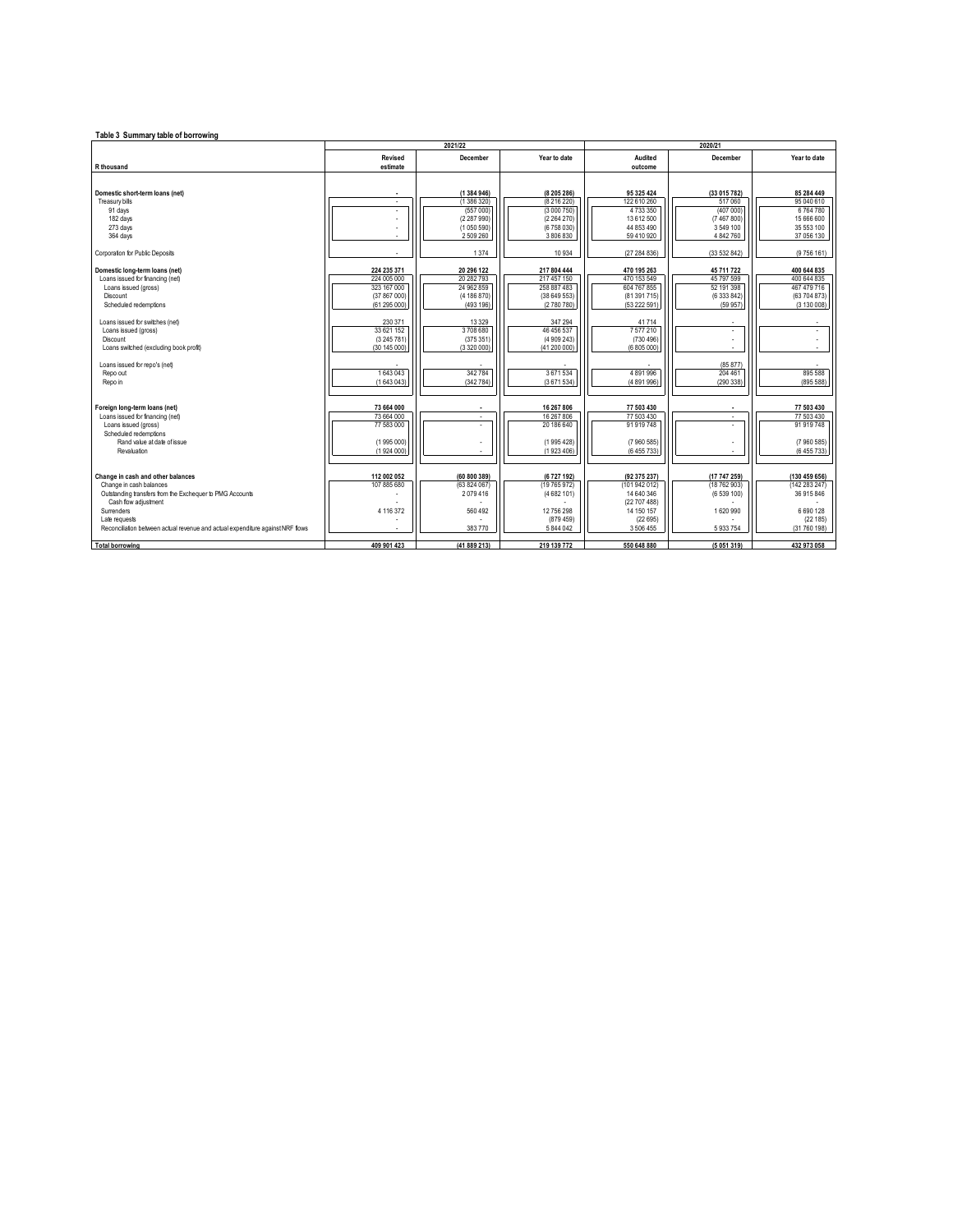| Table 3.1 Issuance of domestic long-term loans                                                                                    |                                                     |                                                    |                                                                    |                                                                      |                                                                     |                                                                        |
|-----------------------------------------------------------------------------------------------------------------------------------|-----------------------------------------------------|----------------------------------------------------|--------------------------------------------------------------------|----------------------------------------------------------------------|---------------------------------------------------------------------|------------------------------------------------------------------------|
| R thousand                                                                                                                        | Revised<br>estimate                                 | 2021/22<br>December                                | Year to date                                                       | Audited<br>outcome                                                   | 2020/21<br>December                                                 | Year to date                                                           |
| Domestic long-term loans (gross)<br>Loans issued for financing<br>Loans issued for switches<br>Loans issued for repo's (Repo out) | 354 931 195<br>319 667 000<br>33 621 152<br>1643043 | 29 014 323<br>24 962 859<br>3708680<br>342 784     | 309 015 554<br>258 887 483<br>46 456 537<br>3671534                | 617 237 060<br>604 767 854<br>7577210<br>4891996                     | 52 395 859<br>52 191 398<br>204 461                                 | 468 375 303<br>467 479 715<br>895 588                                  |
| Loans issued for financing (gross)<br>Cash value<br>Discount<br>Premium<br>Revaluation                                            | 319 667 000<br>281 800 000<br>37 867 000            | 24 962 859<br>18 587 367<br>4 186 870<br>2 188 622 | 258 887 483<br>202 704 928<br>38 649 553<br>(377344)<br>17 910 346 | 604 767 854<br>503 650 332<br>81 391 715<br>(14327910)<br>34 053 717 | 52 191 398<br>44 964 861<br>6 3 3 3 8 4 2<br>(2213621)<br>3 106 316 | 467 479 715<br>389 225 979<br>63 704 873<br>(12 320 573)<br>26 869 436 |
| Retail Bonds<br>Cash value                                                                                                        | 3 500 000<br>3 500 000                              | 721 031<br>721 031                                 | 4585033<br>4585033                                                 | 8516112<br>8516112                                                   | 341 082<br>341 082                                                  | 7279279<br>7279279                                                     |
| I2025 (2.00% 2025/01/31)<br>Cash value<br>Discount<br>Premium<br>Revaluation                                                      |                                                     | ł<br>×                                             | 2 150 981<br>1 396 470<br>13730<br>(200)<br>740 981                | 23 076 045<br>14 429 784<br>1060216<br>7586045                       | 2 240 063<br>1447991<br>42 009<br>750 063                           | 17 685 581<br>10 940 798<br>974 202<br>5770581                         |
| I2038 (2.25% 2038/01/31)<br>Cash value<br>Discount<br>Premium<br>Revaluation                                                      | ٠                                                   | ×,<br>×                                            | 12 962 207<br>5479145<br>2 940 855<br>4542207                      | 25 063 693<br>9727262<br>7 092 738<br>8 243 693                      | 2 186 436<br>841 626<br>613 374<br>731 436                          | 20 693 931<br>7900132<br>6024868<br>6768931                            |
| I2046 (2.50% 2046/03/31)<br>Cash value<br>Discount<br>Premium<br>Revaluation                                                      | ٠                                                   | 3 440 295<br>1428 604<br>886 396<br>1 125 295      | 15 251 159<br>6423467<br>3 986 533<br>4 841 159                    | 23 921 526<br>9 349 601<br>7685399<br>6 886 526                      | 1770793<br>709 302<br>540 698<br>520 793                            | 19 455 246<br>7454049<br>6440951<br>5560246                            |
| I2033 (1.875% 2033/02/28)<br>Cash value<br>Discount<br>Premium<br>Revaluation                                                     | $\overline{\phantom{a}}$                            | 1 102 190<br>607 436<br>212 564<br>282 190         | 6 3 68 0 28<br>3 599 271<br>1210729<br>1558028                     | 11 695 253<br>6 248 773<br>2931227<br>2515253                        | 2952785<br>1564534<br>740 466<br>647 785                            | 10 132 249<br>5360107<br>2604893<br>2 167 249                          |
| I2050 (2.50% 2049-50-51/12/31)<br>Cash value<br>Discount<br>Premium<br>Revaluation                                                | $\overline{\phantom{a}}$                            | 2 127 227<br>770 656<br>579 344<br>777 227         | 14 414 356<br>5 176 439<br>4 138 561<br>5 0 9 3 3 5 6              | 18 910 625<br>6 233 701<br>6461299<br>6 215 6 25                     | 999 149<br>346 529<br>318 471<br>334 149                            | 14 455 576<br>4637347<br>5 102 653<br>4715576                          |
| R2035 (8.875% 2035/02/28)<br>Cash value<br>Discount<br>Premium                                                                    | $\overline{\phantom{a}}$                            | $\overline{\phantom{a}}$                           | 31 663 000<br>28 135 579<br>3527421                                | 48 015 493<br>41 580 233<br>6 435 260                                | 2 151 000<br>1888 220<br>262 780                                    | 35 914 000<br>30 981 665<br>4932335                                    |
| R186 (10.50% 2025-26-27/12/21)<br>Cash value<br>Discount<br>Premium                                                               |                                                     | $\overline{\phantom{a}}$<br>ä,                     | 2 604 801<br>2981945<br>(377144)                                   | 95 293 197<br>109 169 313<br>(13 876 116)                            | 12 828 000<br>15 041 621<br>(2213621)                               | 83 378 000<br>95 246 779<br>(11868779)                                 |
| I2029 (1.875% 2029/03/31)<br>Cash value<br>Discount<br>Premium<br>Revaluation                                                     |                                                     | 18910<br>12717<br>2 2 8 3<br>3910                  | 6 003 615<br>4 349 671<br>525 329<br>1 128 615                     | 10 485 400<br>7 203 216<br>1556784<br>1725 400                       | 727 090<br>492 981<br>112 019<br>122 090                            | 6 280 678<br>4 2 2 1 8 6 6<br>1053134<br>1005678                       |
| R2040 (9.00% 2040/09/11)<br>Cash value<br>Discount<br>Premium                                                                     | $\overline{\phantom{a}}$                            | 3 897 000<br>3 3 2 5 6 6 8<br>571 332              | 20 444 833<br>17 609 740<br>2835093                                | 29 215 000<br>24 043 560<br>5 171 440                                | ٠                                                                   | 19 321 000<br>15 551 155<br>3769845                                    |
| R212 (2.75% 2022/01/31)<br>Cash value<br>Discount<br>Premium<br>Revaluation                                                       |                                                     | $\overline{\phantom{a}}$<br>ä,                     |                                                                    | 2 2 9 1 1 7 5<br>1 396 181<br>18 467<br>(4648)<br>881 175            |                                                                     | 2 2 9 1 1 7 5<br>1396 181<br>18 4 67<br>(4648)<br>881 175              |
| R213 (7.00% 2031/02/28)<br>Cash value<br>Discount<br>Premium                                                                      |                                                     |                                                    | 21 000 000<br>17 808 107<br>3 191 893                              | 10 434 483<br>8 647 925<br>1786 558                                  | 3976000<br>3 3 3 4 2 5 5<br>641745                                  | 3976000<br>3 3 3 4 2 5 5<br>641745                                     |
| R2023 (7.75% 2023/02/28)<br>Cash value<br>Discount<br>Premium                                                                     | $\overline{\phantom{a}}$                            | $\overline{\phantom{a}}$                           | ×                                                                  | 11 300 000<br>11 747 146<br>(447146)                                 | 6551000                                                             | 11 300 000<br>11 747 146<br>(447146)                                   |
| R2030 (7.75% 2030/01/31)<br>Cash value<br>Discount<br>Premium<br>R2032 (8.25% 2032/03/31)                                         | $\overline{\phantom{a}}$                            | 1953000<br>1760 847<br>192 153<br>3 908 206        | 24 135 604<br>22 480 004<br>1655600<br>28 183 170                  | 94 684 527<br>86 760 301<br>7924226<br>68 054 581                    | 6 2 3 0 8 8 4<br>320 116<br>2 3 2 9 0 0 0                           | 80 772 000<br>73 696 063<br>7075937<br>47 439 000                      |
| Cash value<br>Discount<br>Premium<br>R2037 (8.50% 2037/01/31)                                                                     |                                                     | 3 4 9 2 4 4 9<br>415 757<br>3 901 000              | 25 326 514<br>2856656<br>23 092 897                                | 59 488 167<br>8566414<br>47 380 287                                  | 2072062<br>256 938<br>4 344 000                                     | 40 917 457<br>6521543<br>28 232 000                                    |
| Cash value<br>Discount<br>Premium<br>R2044 (8.75% 2043-44-45/01/31)                                                               | $\overline{\phantom{a}}$                            | 3 247 731<br>653 269                               | 19 396 476<br>3696421<br>19 456 490                                | 38 642 601<br>8737686<br>21 996 000                                  | 3515861<br>828 139                                                  | 22 536 304<br>5695696<br>13 024 000                                    |
| Cash value<br>Discount<br>Premium<br>R2048 (8.75% 2047-48-49/02/28)                                                               |                                                     | ×,<br>3 894 000                                    | 16 066 331<br>3 3 9 1 1 5 9<br>26 571 309                          | 17 649 566<br>4 346 434<br>54 434 457                                | 8795000                                                             | 10 214 294<br>2809706<br>45 850 000                                    |
| Cash value<br>Discount<br>Premium                                                                                                 | $\overline{\phantom{a}}$                            | 3 2 2 0 2 2 8<br>673772                            | 21 890 736<br>4 680 573                                            | 42 816 890<br>11 617 567                                             | 7137913<br>1657087                                                  | 35 811 102<br>10 038 898                                               |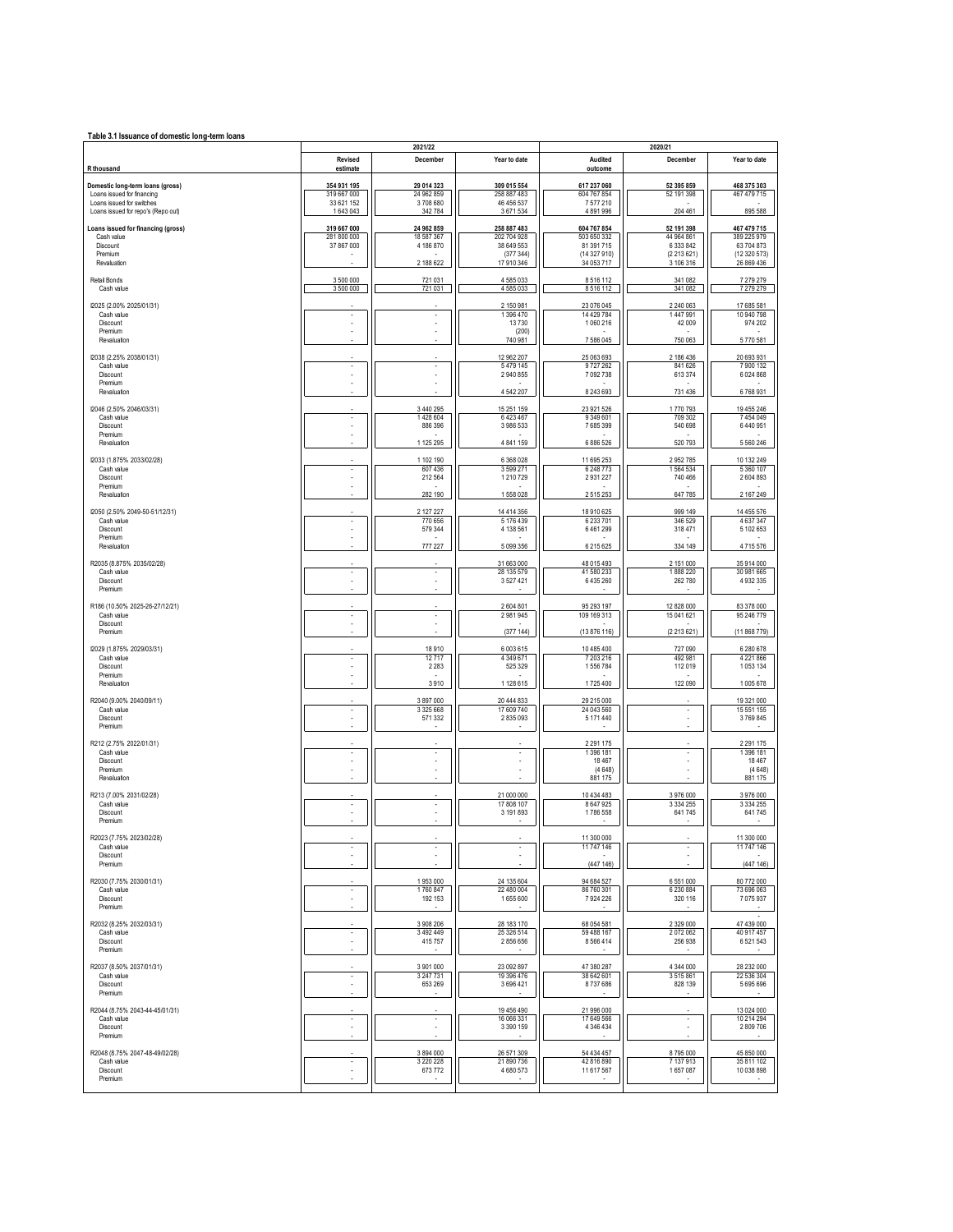| Table 3.1 Issuance of domestic long-term loans (continued) |                          | 2021/22                       |                          | 2020/21                  |                                |                          |  |
|------------------------------------------------------------|--------------------------|-------------------------------|--------------------------|--------------------------|--------------------------------|--------------------------|--|
| R thousand                                                 | Revised<br>estimate      | December                      | Year to date             | Audited<br>outcome       | December                       | Year to date             |  |
| Loans issued for switches                                  | 33 621 152               | 3708680                       | 46 456 537               | 7 577 210                |                                |                          |  |
| Cash value                                                 | 31 389 798               | 3 4 1 1 8 4 5                 | 42 682 771               | 7 244 040                |                                |                          |  |
| Discount<br>Premium                                        | 3 245 781<br>(1014427)   | 375 351<br>(78516)            | 4 909 243<br>(1135477)   | 730 496<br>(397326)      | ×,<br>×,                       |                          |  |
| Revaluation                                                |                          |                               |                          |                          |                                |                          |  |
| R2044 (8.75% 2043-44-45/07/18)<br>Cash value               | $\overline{\phantom{a}}$ | 270 585                       | 1503095                  | $\cdot$                  | $\overline{\phantom{a}}$       | $\sim$                   |  |
| Discount                                                   |                          | 223 508<br>47 077             | 1 237 0 35<br>266 060    |                          |                                |                          |  |
| Premium                                                    |                          |                               |                          |                          |                                |                          |  |
| R186 (10.50% 2025-26-27/12/21)<br>Cash value               | 7 191 646<br>8 206 073   | 779 474<br>857 990            | 8 382 835<br>9518312     | 2 181 572<br>2578898     | ٠                              | $\overline{\phantom{a}}$ |  |
| Discount<br>Premium                                        | (1014427)                |                               | (1135477)                |                          |                                |                          |  |
|                                                            |                          | (78516)                       |                          | (397326)                 |                                |                          |  |
| R2040 (9.00% 2040/09/11)<br>Cash value                     | 347 167<br>283 557       | $\overline{\phantom{a}}$      | 1571852<br>1330803       | $\overline{\phantom{a}}$ | $\overline{\phantom{a}}$       |                          |  |
| Discount<br>Premium                                        | 63 610                   | ٠                             | 241049                   | ×                        | ×,                             |                          |  |
| R2037 (8.50% 2037/01/31)                                   | 2 366 491                |                               | 6 807 446                |                          |                                |                          |  |
| Cash value                                                 | 1929 090                 | ×                             | 5 633 584                | 886 572<br>747 615       | ÷                              |                          |  |
| Discount<br>Premium                                        | 437 401                  | ł,<br>Î.                      | 1173862                  | 138 957                  | ä,                             |                          |  |
| R2035 (8.875% 2035/02/28)                                  | 1 360 973                |                               | 1 360 973                | 832 096                  |                                |                          |  |
| Cash value<br>Discount                                     | 1 2 3 1 3 9 3<br>129 580 | ×                             | 1 2 3 1 3 9 3<br>129 580 | 735 076<br>97 0 20       | ٠                              |                          |  |
| Premium                                                    |                          |                               |                          |                          |                                |                          |  |
| R213 (7.00% 2031/02/28)                                    | 1762 525                 |                               | 1762 525                 | 690 763                  |                                |                          |  |
| Cash value<br>Discount                                     | 1480 356<br>282 169      | $\cdot$<br>Î.                 | 1480 356<br>282 169      | 592 018<br>98745         | $\overline{\phantom{a}}$<br>ä, | $\alpha$                 |  |
| Premium                                                    |                          |                               |                          |                          |                                |                          |  |
| R2048 (8.75% 2047-48-49/02/28)                             | 6 844 732                | 31 106                        | 6875838                  | 1808338                  |                                |                          |  |
| Cash value<br>Discount                                     | 5 696 496<br>1 148 236   | 25 6 19<br>5487               | 5722115<br>1 153 723     | 1499392<br>308 946       | $\overline{\phantom{a}}$       | $\overline{\phantom{a}}$ |  |
| Premium                                                    |                          |                               |                          |                          |                                |                          |  |
| R2030 (8.00% 2030/01/31)                                   | 4 903 581                |                               | 6720421                  | 377 760                  |                                |                          |  |
| Cash value<br>Discount                                     | 4 5 6 2 8 6 5<br>340 716 | $\overline{\phantom{a}}$<br>٠ | 6 2 2 4 4 7 7<br>495 944 | 361 155<br>16 605        | ×,                             |                          |  |
| Premium                                                    |                          |                               |                          |                          |                                |                          |  |
| R2032 (7.00% 2031/02/28)<br>Cash value                     | 8 844 037<br>7999968     | 2627515<br>2 304 728          | 11 471 552<br>10 304 696 | 800 109<br>729 886       | i,                             | ٠                        |  |
| Discount<br>Premium                                        | 844 069                  | 322 787                       | 1166856                  | 70 223                   |                                | ×                        |  |
|                                                            |                          |                               |                          |                          |                                |                          |  |
| Loans issued for repo's (Repo out)<br>Cash value           | 1643043<br>1643043       | 342784<br>342784              | 3 671 534<br>3671534     | 4891996<br>4891996       | 204 461<br>204 461             | 895 588<br>895 588       |  |
| R214 (6.50% 2041/02/28)                                    |                          |                               |                          | 706 896                  | 68 220                         | 555 556                  |  |
| Cash value                                                 | ×                        | $\sim$                        | ×.                       | 706 896                  | 68 2 20                        | 555 556                  |  |
| R2044 (8.75% 2044-45-46/01/31)                             | 83 879                   | $\epsilon$                    | 83879                    | 77 049                   | 77 049                         | 77 049                   |  |
| Cash value                                                 | 83879                    |                               | 83879                    | 77 049                   | 77 049                         | 77 049                   |  |
| R186 (10.50% 2025-26-27/12/21)<br>Cash value               |                          | 115 323<br>115 323            | 115 323<br>115 3 23      | 2 275 488<br>2 275 488   | 59 192<br>59 192               | 117 363<br>117 363       |  |
| R213 (7.00% 2031/02/28)                                    | 41836                    |                               | 41836                    | 218 557                  |                                | 85 877                   |  |
| Cash value                                                 | 41836                    | $\overline{\phantom{a}}$      | 41836                    | 218 557                  | $\overline{\phantom{a}}$       | 85 877                   |  |
| R2048 (8.75% 2047-48-49/02/28)                             |                          |                               |                          | 40 151                   |                                |                          |  |
| Cash value                                                 |                          |                               |                          | 40 151                   |                                |                          |  |
| I2029 (1.875% 2029/03/31)<br>Cash value                    | 883746<br>883746         | $\cdot$                       | 1054814<br>1054814       | 172 537<br>172 537       | ×,                             |                          |  |
| R210 (2.60% 2028/03/31)                                    |                          |                               |                          | 1018643                  |                                |                          |  |
| Cash value                                                 |                          |                               |                          | 1018643                  |                                |                          |  |
| R2040 (9.00% 2040/01/31)                                   |                          |                               |                          | 41 191                   |                                | 41 191                   |  |
| Cash value                                                 |                          |                               |                          | 41 191                   |                                | 41 191                   |  |
| R2035 (8.875% 2035/02/28)<br>Cash value                    | $\sim$                   | $\sim$                        | 179611<br>179611         | 322 932<br>322 932       | ×.                             | $\sim$                   |  |
| I2033 (1.875% 2033/02/28)                                  |                          |                               | 425 997                  |                          |                                |                          |  |
| Cash value                                                 | ×.                       | $\sim$                        | 425 997                  | $\overline{\phantom{a}}$ | ÷                              | $\sim$                   |  |
| R209 (6.25% 2036/03/31)                                    |                          |                               | 185576                   | 18 552                   |                                | 18 5 52                  |  |
| Cash value                                                 |                          |                               | 185576                   | 18 552                   |                                | 18 552                   |  |
| R2032 (8.25% 2032/03/31)<br>Cash value                     | $\sim$                   | ٠                             | 530 579<br>530 579       | $\epsilon$               | ×,                             | $\epsilon$               |  |
|                                                            |                          |                               |                          |                          |                                |                          |  |
| R2030 (8.00% 2030/01/30)<br>Cash value                     | 15 29 6<br>15 29 6       | 227 461<br>227 461            | 242757<br>242757         |                          |                                |                          |  |
| R2023 (7.75% 2023/02/28)                                   | 618 286                  |                               | 811 162                  |                          |                                |                          |  |
| Cash value                                                 | 618 286                  |                               | 811 162                  |                          |                                |                          |  |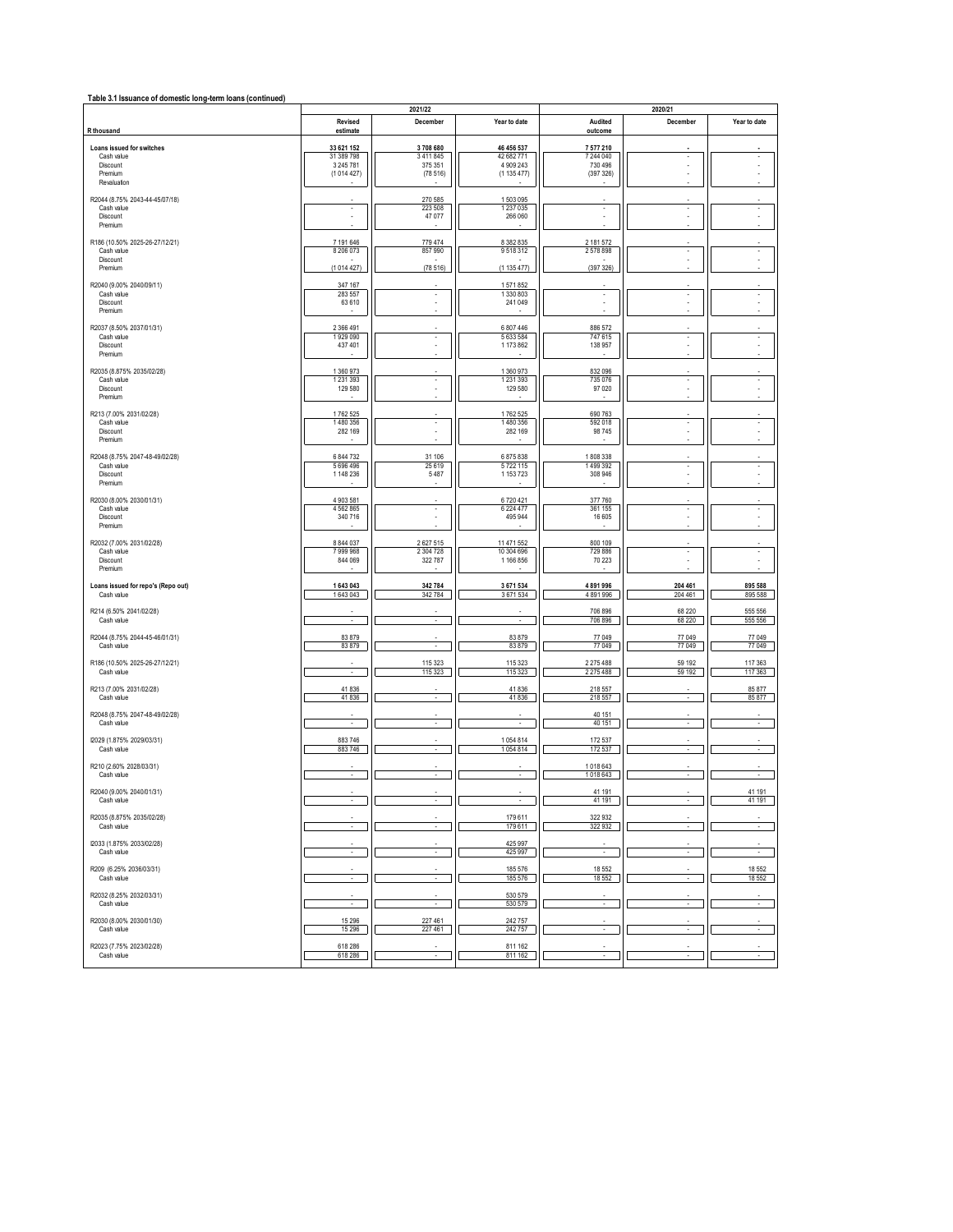| Table 3.2 Redemption of domestic long-term loans |                          |                      |                       |                       |            |               |  |  |
|--------------------------------------------------|--------------------------|----------------------|-----------------------|-----------------------|------------|---------------|--|--|
|                                                  |                          | 2021/22              |                       | 2020/21               |            |               |  |  |
| R thousand                                       | Revised<br>estimate      | December             | Year to date          | Audited<br>outcome    | December   | Year to date  |  |  |
|                                                  |                          |                      |                       |                       |            |               |  |  |
| Redemption of domestic long-term loans           | 93 083 043               | 4 155 980            | 47 652 314            | 64 919 587            | 350 295    | 4025596       |  |  |
| Scheduled<br>Due to switches                     | 61 295 000<br>30 145 000 | 493 196<br>3 320 000 | 2780780<br>41 200 000 | 53 222 591<br>6805000 | 59 957     | 3 1 3 0 0 0 8 |  |  |
| Due to repo's (Repo in)                          | 1643043                  | 342 784              | 3671534               | 4891996               | 290 338    | 895 588       |  |  |
| Due to buy-backs                                 |                          |                      |                       |                       |            |               |  |  |
| <b>Scheduled redemptions</b>                     | 61 295 000               | 493 196              | 2780780               | 53 222 591            | 59 957     | 3 130 008     |  |  |
| R208 (6.75% 2021/03/31)<br>Bonus debenture       | 57 795 000               |                      |                       | 48 964 709            |            |               |  |  |
| Retail Bonds                                     | 3 500 000                | 493 196              | 2780780               | 4 257 882             | 59 957     | 3 130 008     |  |  |
| Former regional authorities' debt                |                          |                      |                       |                       |            |               |  |  |
| Redemptions due to switches                      | 30 145 000               | 3 3 2 0 0 0 0        | 41 200 000            | 6 805 000             |            |               |  |  |
| Cash value                                       | 30 145 000               | 3 3 2 0 0 0 0        | 41 200 000            | 6 805 000             | $\epsilon$ | ÷.            |  |  |
| Book profit<br>Book loss                         |                          |                      |                       |                       | ä,<br>÷.   | ÷.            |  |  |
| R2023 (7.75% 2023/02/28)                         | 30 145 000               | 3 320 000            | 41 200 000            | 6 805 000             |            |               |  |  |
| Cash value                                       | 30 145 000               | 3 320 000            | 41 200 000            | 6805000               | ÷,         | ÷.            |  |  |
| Book profit                                      |                          |                      |                       |                       |            |               |  |  |
| Book loss                                        |                          |                      |                       |                       |            |               |  |  |
| Due to repo's (Repo in)                          | 1 643 043                | 342 784              | 3 671 534             | 4891996               | 290 338    | 895 588       |  |  |
| Cash value                                       | 1643043                  | 342 784              | 3671534               | 4891996               | 290 338    | 895 588       |  |  |
| R213 (7.00% 2031/02/28)                          | 41836                    |                      | 41836                 | 218 557               | 85 877     | 85 877        |  |  |
| Cash value                                       | 41836                    | ÷                    | 41836                 | 218 557               | 85 877     | 85 877        |  |  |
| R214 (6.50% 2041/02/28)                          |                          |                      |                       | 706 896               | 68 220     | 555 556       |  |  |
| Cash value                                       | ä,                       |                      |                       | 706 896               | 68 220     | 555 556       |  |  |
| R2044 (8.75% 2044-45-46/01/31)                   | 83879                    |                      | 83879                 | 77 049                | 77 049     | 77 049        |  |  |
| Cash value                                       | 83879                    |                      | 83879                 | 77049                 | 77 049     | 77 049        |  |  |
| R186 (10.50% 2025-26-27/12/21)                   |                          | 115 323              | 115 323               | 2 275 488             | 59 192     | 117 363       |  |  |
| Cash value                                       | ä,                       | 115 323              | 115 323               | 2 2 7 5 4 8 8         | 59 192     | 117 363       |  |  |
|                                                  |                          |                      |                       |                       |            |               |  |  |
| R2048 (8.75% 2047-48-49/02/28)<br>Cash value     | $\sim$                   | $\sim$               | $\sim$                | 40 151<br>40 151      | $\sim$     | $\sim$        |  |  |
|                                                  |                          |                      |                       |                       |            |               |  |  |
| R2035 (8.875% 2035/02/28)<br>Cash value          | $\epsilon$               | $\epsilon$           | 179 611<br>179611     | 322932<br>322932      | $\epsilon$ | ÷.            |  |  |
|                                                  |                          |                      |                       |                       |            |               |  |  |
| I2029 (1.875% 2029/03/31)                        | 883746                   | ÷                    | 1054814               | 172537                | ÷,         | ÷.            |  |  |
| Cash value                                       | 883746                   |                      | 1054814               | 172537                |            |               |  |  |
| R210 (2.60% 2028/03/31)                          |                          |                      |                       | 1018643               |            |               |  |  |
| Cash value                                       | ÷                        | ÷                    | ÷                     | 1018643               | ÷          | à.            |  |  |
| R2040 (9.00% 2040/01/31)                         |                          |                      |                       | 41 191                |            | 41 191        |  |  |
| Cash value                                       | ä,                       |                      |                       | 41 191                | ä,         | 41 191        |  |  |
| I2033 (1.875% 2033/02/28)                        |                          |                      | 425 997               |                       | ä,         |               |  |  |
| Cash value                                       | $\epsilon$               | ٠                    | 425 997               | ÷.                    | $\epsilon$ | ×,            |  |  |
| R209 (6.25% 2036/03/31)                          |                          |                      | 185 576               | 18 5 52               | ×,         | 18 5 52       |  |  |
| Cash value                                       | $\cdot$                  | $\epsilon$           | 185 576               | 18552                 | $\epsilon$ | 18 5 52       |  |  |
| R2032 (8.25% 2032/03/31)                         |                          |                      | 530 579               |                       |            |               |  |  |
| Cash value                                       | $\sim$                   | ÷                    | 530 579               | ÷                     | ÷          | ÷             |  |  |
| R2030 (8.00% 2030/01/30)                         | 15 29 6                  | 227 461              | 242 757               |                       |            |               |  |  |
| Cash value                                       | 15 29 6                  | 227 461              | 242757                |                       | J.         |               |  |  |
| R2023 (7.75% 2023/02/28)                         | 618 286                  |                      | 811 162               |                       |            |               |  |  |
| Cash value                                       | 618 286                  |                      | 811 162               |                       |            |               |  |  |
|                                                  |                          |                      |                       |                       |            |               |  |  |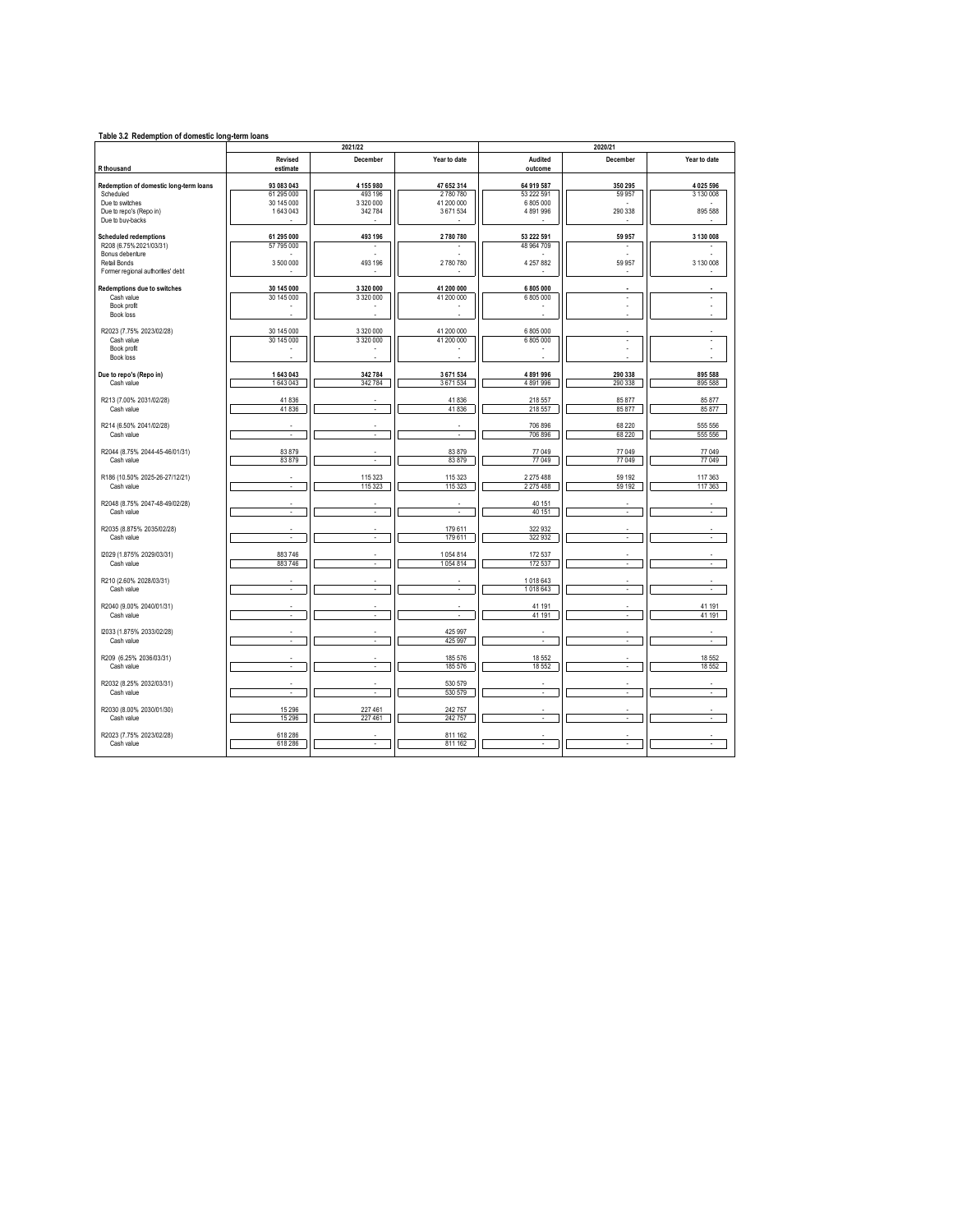| Table 3.3 Issuance and redemption of foreign loans                                               |                      | 2021/22                  |                              |                          | 2020/21                  |                          |
|--------------------------------------------------------------------------------------------------|----------------------|--------------------------|------------------------------|--------------------------|--------------------------|--------------------------|
|                                                                                                  | Revised              | December                 | Year to date                 | Audited                  | December                 | Year to date             |
| R thousand                                                                                       | estimate             |                          |                              | Outcome                  |                          |                          |
| Foreign loans issued (gross)                                                                     | 77 583 000           |                          | 20 186 640                   | 91 919 748               |                          | 91 919 748               |
| Loans issued for financing                                                                       | 77 583 000           | ×.                       | 20 186 640                   | 91 919 748               |                          | 91 919 748               |
| Loans issued for switches<br>Loans issued for buv-backs                                          |                      |                          |                              |                          |                          |                          |
|                                                                                                  |                      |                          |                              |                          |                          |                          |
| Loans issued for financing (gross)                                                               | 77 583 000           |                          | 20 186 640                   | 91 919 748               |                          | 91 919 748               |
| Cash value<br>Discount                                                                           | 77 583 000           | ٠                        | 20 186 640                   | 91 919 748               | ×                        | 91 919 748               |
| Premium                                                                                          |                      |                          |                              |                          |                          |                          |
|                                                                                                  |                      |                          |                              |                          |                          |                          |
| TY2/103 LIBOR plus 1.25% US Dollar Notes due 2050/07/20<br>Cash value                            | ä,                   | ٠                        | ×                            | 16 390 000<br>16 390 000 | ×                        | 16 390 000<br>16 390 000 |
| Discount                                                                                         | ä,                   |                          |                              |                          |                          |                          |
| Premium                                                                                          |                      |                          |                              |                          |                          |                          |
| TY2/105 SDR rate plus a % margin US Dollar Promissory Notes due 2025/07/29                       |                      |                          |                              | 70 521 584               |                          | 70 521 584               |
| Cash value                                                                                       | ×,                   |                          |                              | 70 521 584               |                          | 70 521 584               |
| Discount<br>Premium                                                                              | ä,                   |                          |                              |                          |                          |                          |
|                                                                                                  |                      |                          |                              |                          |                          |                          |
| TY2/104 3M JIBAR + lending margin + funding cost margin Notes due 2040/06/16                     |                      |                          |                              | 5 008 164                |                          | 5 008 164                |
| Cash value                                                                                       | ×,<br>×.             | $\overline{\phantom{a}}$ | ÷.                           | 5 008 164                | ÷,                       | 5 008 164                |
| Discount<br>Premium                                                                              |                      |                          |                              |                          |                          |                          |
|                                                                                                  |                      |                          |                              |                          |                          |                          |
| TY2/106 6M LIBOR plus 1.25% (foating) US Dollar Notes due 2051/06/17                             |                      |                          | 14 088 400                   |                          |                          |                          |
| Cash value<br>Discount                                                                           | ×,                   | ×,                       | 14 088 400                   | ×,<br>ł,                 |                          | ×,                       |
| Premium                                                                                          |                      |                          |                              |                          |                          |                          |
|                                                                                                  |                      |                          |                              |                          |                          |                          |
| TY2/108 6M LIBOR plus 1.05% (foating) US Dollar Notes due 2046/09/15<br>Cash value               | ä,                   |                          | 6 0 98 2 40<br>6 0 9 8 2 4 0 | Î.                       |                          |                          |
| Discount                                                                                         |                      |                          |                              |                          |                          |                          |
| Premium                                                                                          |                      |                          |                              | ×,                       |                          |                          |
| Redemption of foreign long-term loans                                                            | 3919000              |                          | 3918834                      | 14 416 318               |                          | 14 416 318               |
| Scheduled                                                                                        | 3919000              |                          | 3918834                      | 14 4 16 3 18             |                          | 14 4 16 3 18             |
| Due to switches<br>Due to buv-backs                                                              |                      |                          |                              |                          |                          |                          |
|                                                                                                  |                      |                          |                              |                          |                          |                          |
| Scheduled redemptions                                                                            | 3919000              |                          | 3918834                      | 14 416 318               |                          | 14 416 318               |
| Rand value at date of issue<br>Revaluation                                                       | 1995 000<br>1924 000 | ٠                        | 1995428<br>1923 406          | 7960585<br>6455733       | ×                        | 7960585<br>6455733       |
|                                                                                                  |                      |                          |                              |                          |                          |                          |
| TY2/64 2.50% Kwandebele Water Augmentation Project due 2021/05/20                                | 7000                 |                          | 6 0 5 4                      |                          |                          |                          |
| Rand value at date of issue<br>Revaluation                                                       | 2000<br>5 0 0 0      | ×                        | 1940<br>4 1 1 4              | $\sim$                   | $\overline{\phantom{a}}$ | $\sim$                   |
|                                                                                                  |                      |                          |                              |                          |                          |                          |
| TY2/77 3.80% RSA Notes due 2021/09/07                                                            | 3912000              |                          | 3912780                      |                          | - 1                      |                          |
| Rand value at date of issue<br>Revaluation                                                       | 1993000<br>1919000   | ×                        | 1993 488<br>1919292          | ×                        |                          | $\sim$                   |
|                                                                                                  |                      |                          |                              |                          |                          |                          |
| TY2/73E 5.50% Barclays Bank PLC due 2020/04/15<br>Rand value at date of issue                    | ÷,                   | ×,                       | $\overline{\phantom{a}}$     | 777 665<br>391 647       | ×                        | 777 665<br>391 647       |
| Revaluation                                                                                      | ÷                    |                          |                              | 386 018                  |                          | 386 018                  |
|                                                                                                  |                      |                          |                              |                          |                          |                          |
| TY2/75 Japanese Yen Loan due 2020/06/01<br>Rand value at date of issue                           | ×,                   | ×,                       | $\epsilon$                   | 4 923 900<br>1960784     | ×                        | 4 923 900<br>1960784     |
| Revaluation                                                                                      | J.                   |                          |                              | 2963116                  |                          | 2963116                  |
|                                                                                                  |                      |                          |                              |                          |                          |                          |
| TY2/93 3.903% US Dollar Notes due 2020/06/24<br>Rand value at date of issue                      | ä,                   | ×,                       | ÷,                           | 8 699 700<br>5 604 275   | ×,                       | 8 699 700<br>5 604 275   |
| Revaluation                                                                                      |                      |                          |                              | 3 095 425                |                          | 3 0 9 5 4 2 5            |
|                                                                                                  |                      |                          |                              |                          |                          |                          |
| TY2/64 2.50% Kwandebele Water Augmentation Project due 2020/11/20<br>Rand value at date of issue | í,                   |                          |                              | 15 0 53<br>3879          |                          | 15 0 53<br>3879          |
| Revaluation                                                                                      |                      |                          |                              | 11 174                   |                          | 11 174                   |
|                                                                                                  |                      |                          |                              |                          |                          |                          |